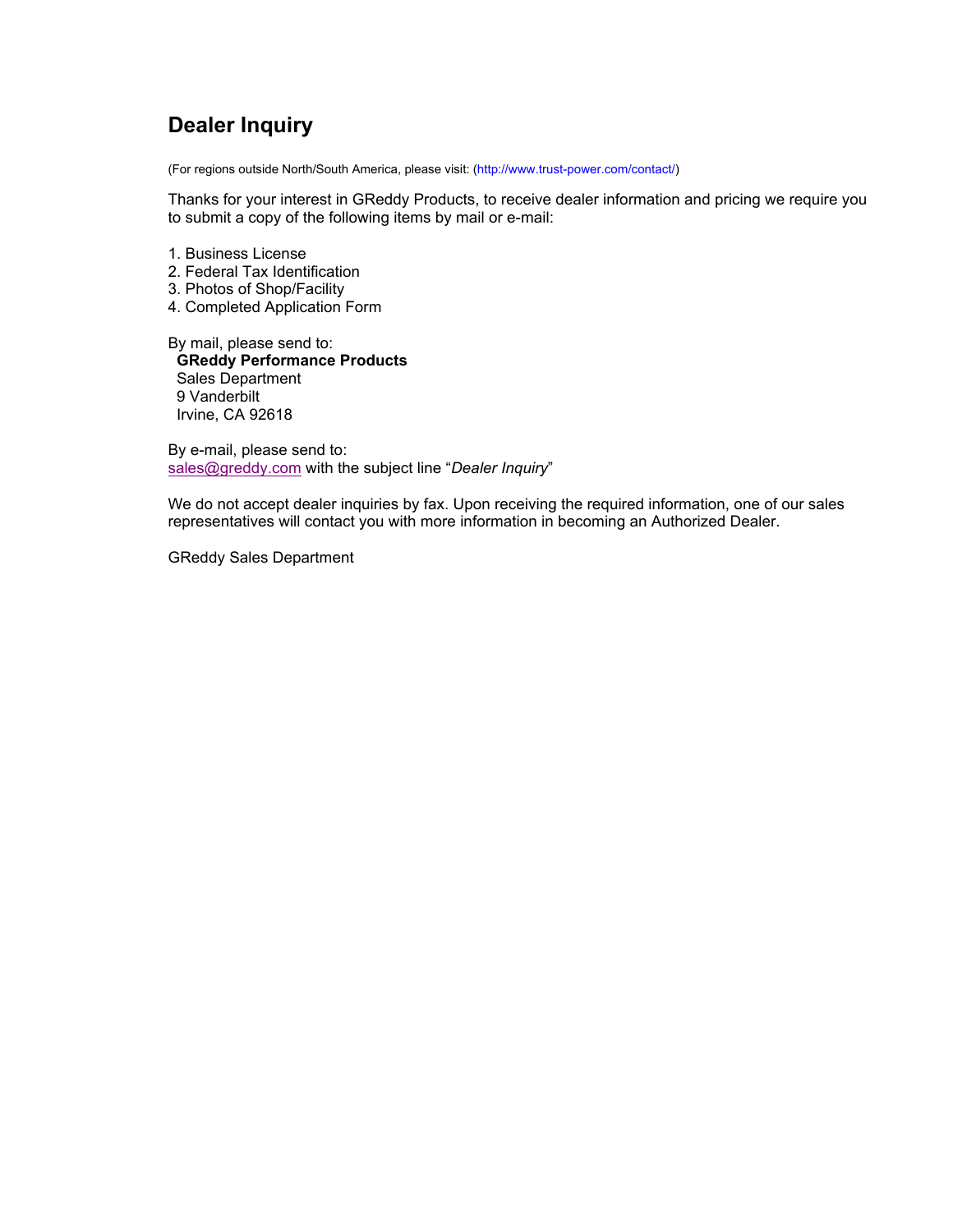

## **DEALER APPLICATION AND AGREEMENT**

## **APPLICANT INFORMATION**

## **FORM OF BUSINESS**

## SOLE PROPRIETORSHIP / PARTNERSHIP OWNER INFORMATION

| DRIVER'S LICENSE: STATE: | DRIVER'S LICENSE: New York Products | STATE:________ |
|--------------------------|-------------------------------------|----------------|
|                          |                                     |                |
|                          |                                     |                |
|                          |                                     |                |
|                          |                                     |                |
|                          |                                     |                |
| DRIVER'S LICENSE: STATE: |                                     |                |

### CORPORATION/LLC(LIMITED LIABILITY COMPANY) INFORMATION

| STATE OF FORMATION:                               |  |
|---------------------------------------------------|--|
| DATE OF FORMATION:                                |  |
| NAME AND ADDRESS OF PARENT COMPANY IF SUBSIDIARY: |  |
|                                                   |  |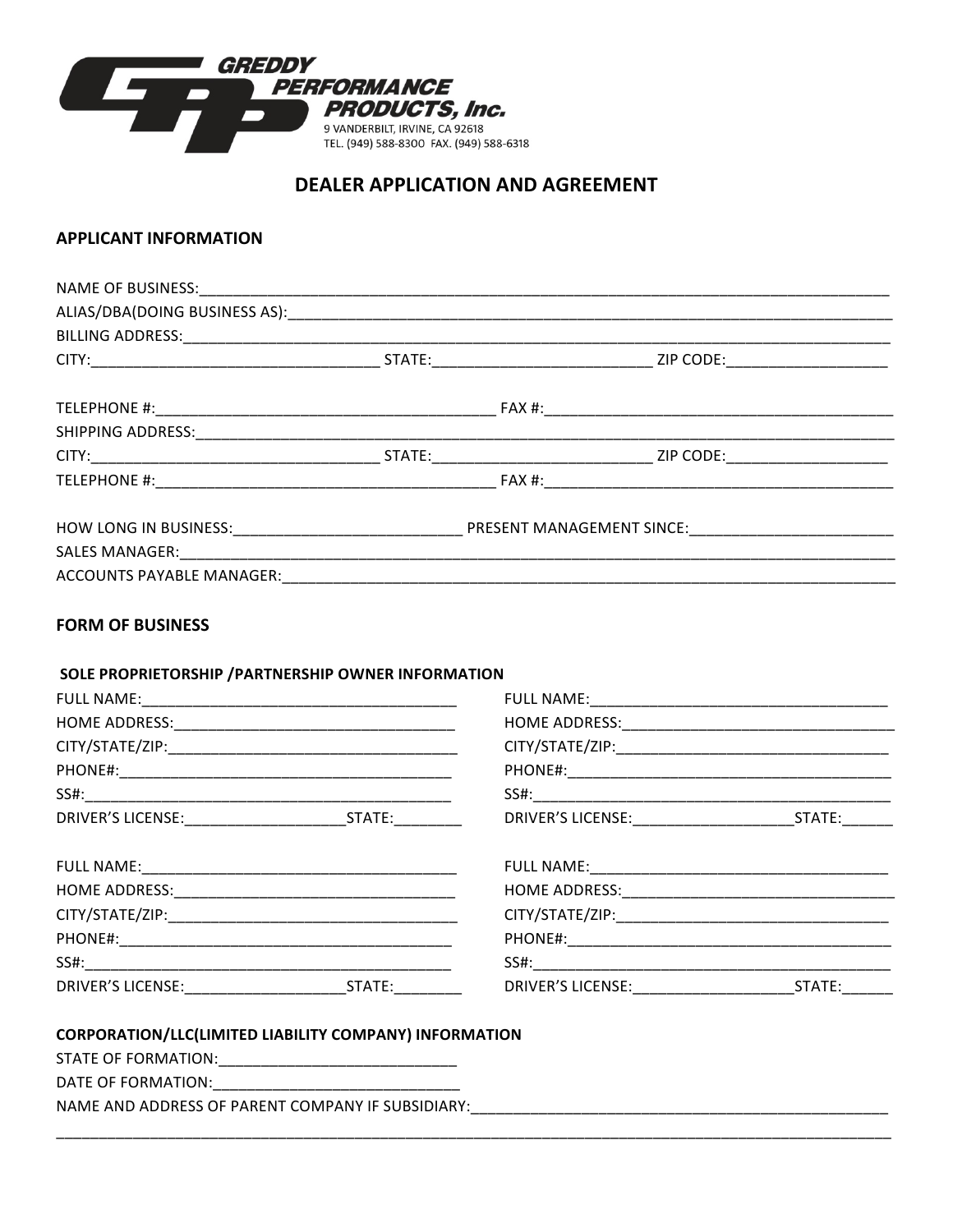PLEASE LIST THE FULL NAME. HOME ADDRESS AND PHONE NUMBER OF EACH OFFICER:

| <b>TITLE</b>            | NAME                                           | ADDRESS |                                                                                                               | PHONE# |
|-------------------------|------------------------------------------------|---------|---------------------------------------------------------------------------------------------------------------|--------|
|                         |                                                |         | <u> 1980 - Antonio Alemania, amerikan personal (h. 1980).</u>                                                 |        |
| <b>NAME</b>             | PUBLIC CORPORATION (Y/N)? __<br><b>ADDRESS</b> |         | IF NOT A PUBLIC CORPORATION, PLEASE LIST THE NAME AND ADDRESS OF EACH SHAREHOLDER OR MEMBER:<br><b>PHONE#</b> |        |
|                         |                                                |         | <u> 1990 - Jan James Jan Jan James (j. 1980)</u>                                                              |        |
| <b>REFERENCES</b>       |                                                |         |                                                                                                               |        |
|                         | <b>APPLICANT'S BANK REFERENCES</b>             |         |                                                                                                               |        |
|                         |                                                |         |                                                                                                               |        |
|                         |                                                |         |                                                                                                               |        |
|                         |                                                |         |                                                                                                               |        |
|                         |                                                |         |                                                                                                               |        |
|                         |                                                |         |                                                                                                               |        |
|                         |                                                |         |                                                                                                               |        |
|                         |                                                |         |                                                                                                               |        |
|                         |                                                |         |                                                                                                               |        |
|                         |                                                |         |                                                                                                               |        |
|                         |                                                |         |                                                                                                               |        |
|                         |                                                |         |                                                                                                               |        |
|                         |                                                |         |                                                                                                               |        |
| <b>TRADE REFERENCES</b> |                                                |         |                                                                                                               |        |
|                         |                                                |         |                                                                                                               |        |
|                         |                                                |         |                                                                                                               |        |
|                         |                                                |         |                                                                                                               |        |
|                         |                                                |         |                                                                                                               |        |
|                         |                                                |         |                                                                                                               |        |
|                         |                                                |         |                                                                                                               |        |
|                         |                                                |         |                                                                                                               |        |
|                         |                                                |         |                                                                                                               |        |
|                         |                                                |         |                                                                                                               |        |
|                         |                                                |         |                                                                                                               |        |
|                         |                                                |         |                                                                                                               |        |
|                         |                                                |         |                                                                                                               |        |
|                         |                                                |         |                                                                                                               |        |
|                         |                                                |         |                                                                                                               |        |
|                         | TELEPHONE#:                                    |         | FAX#:                                                                                                         |        |